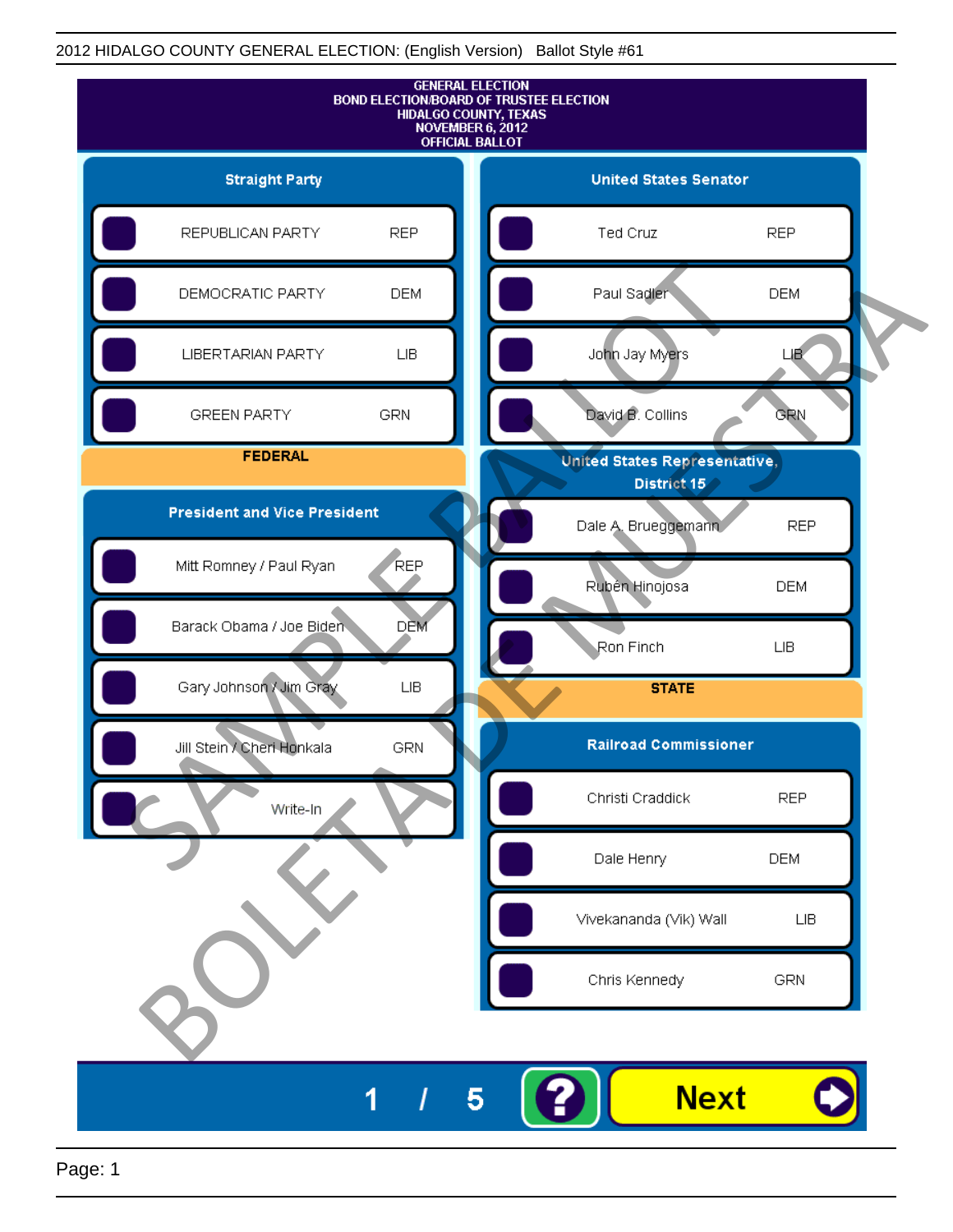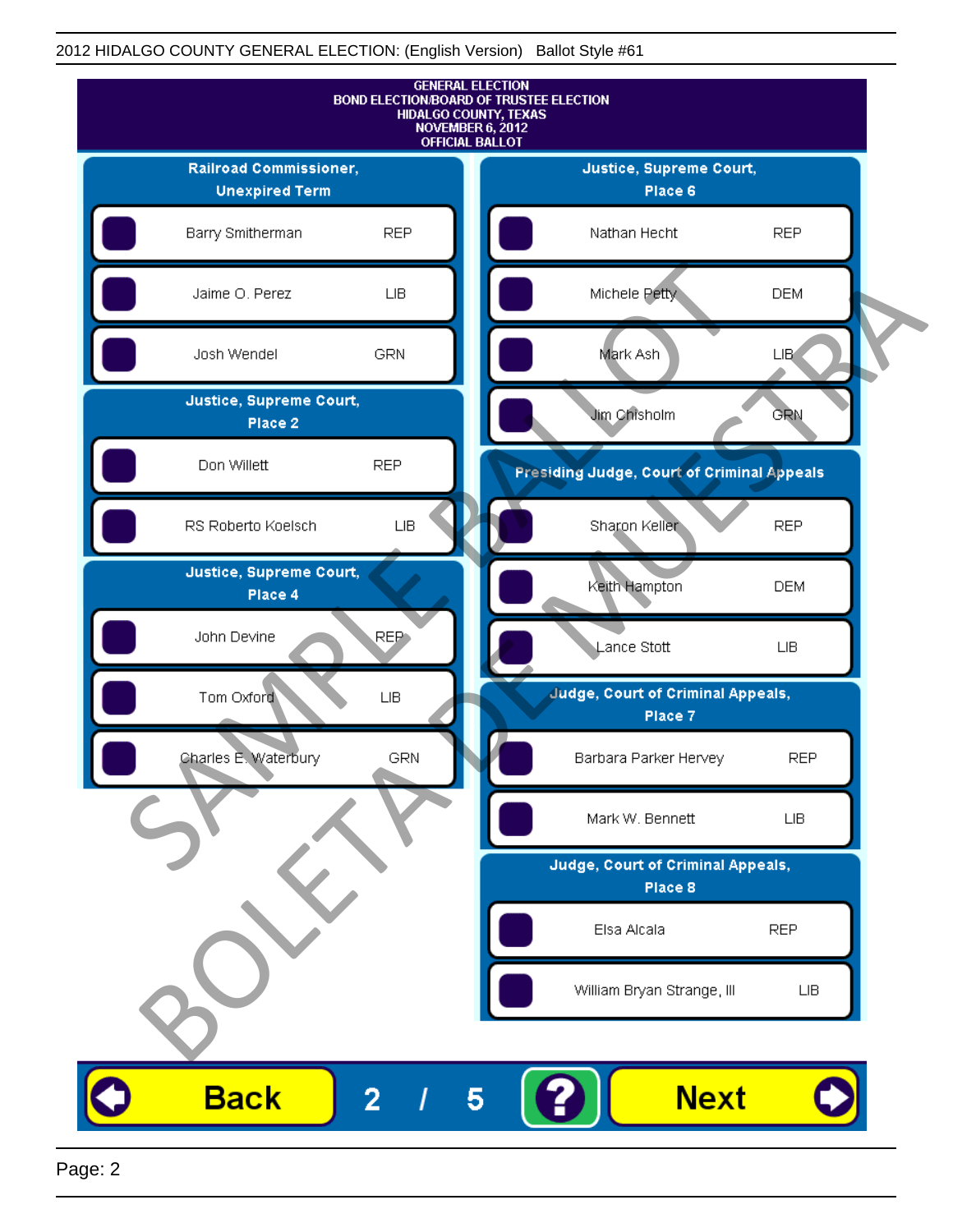

Page: 3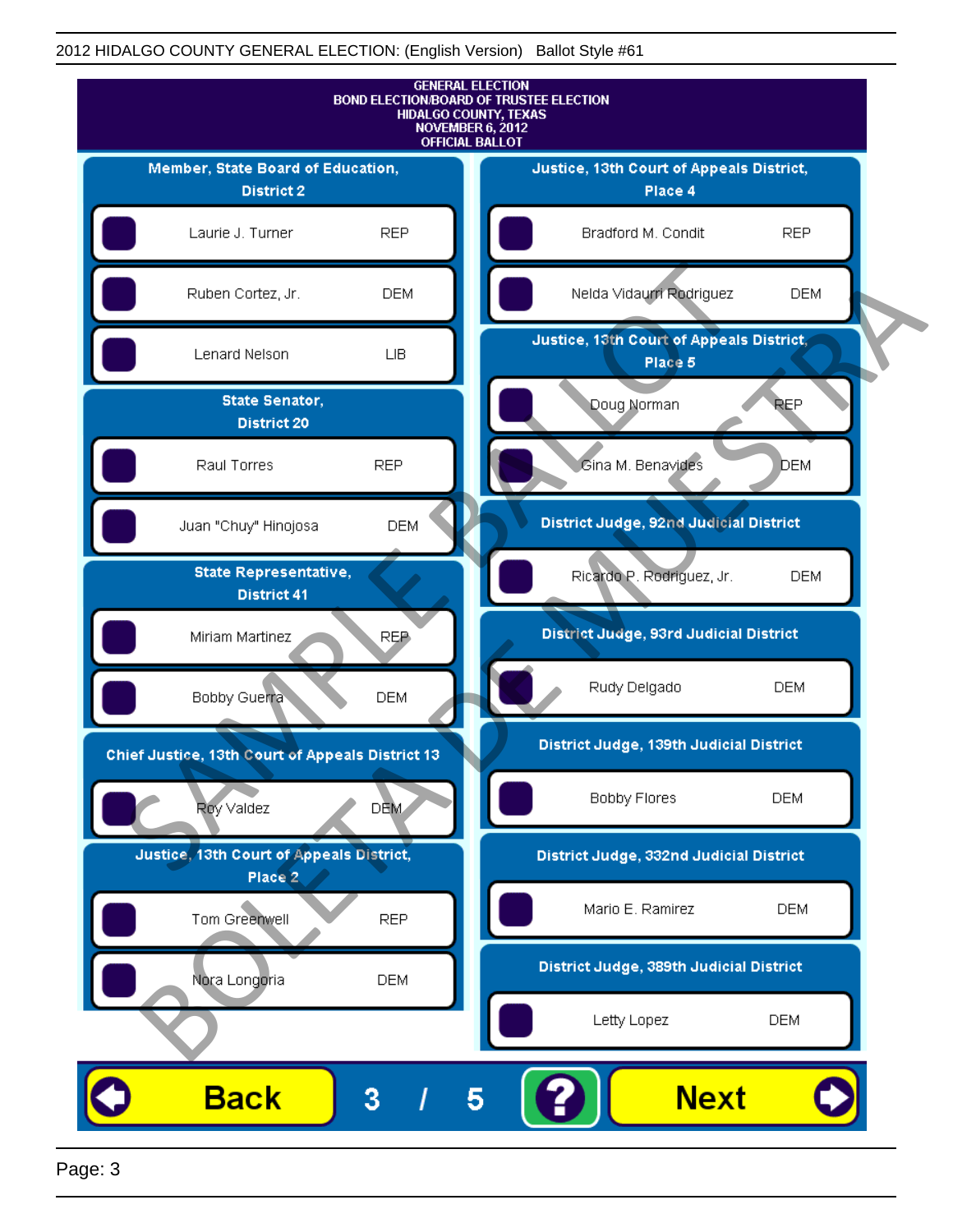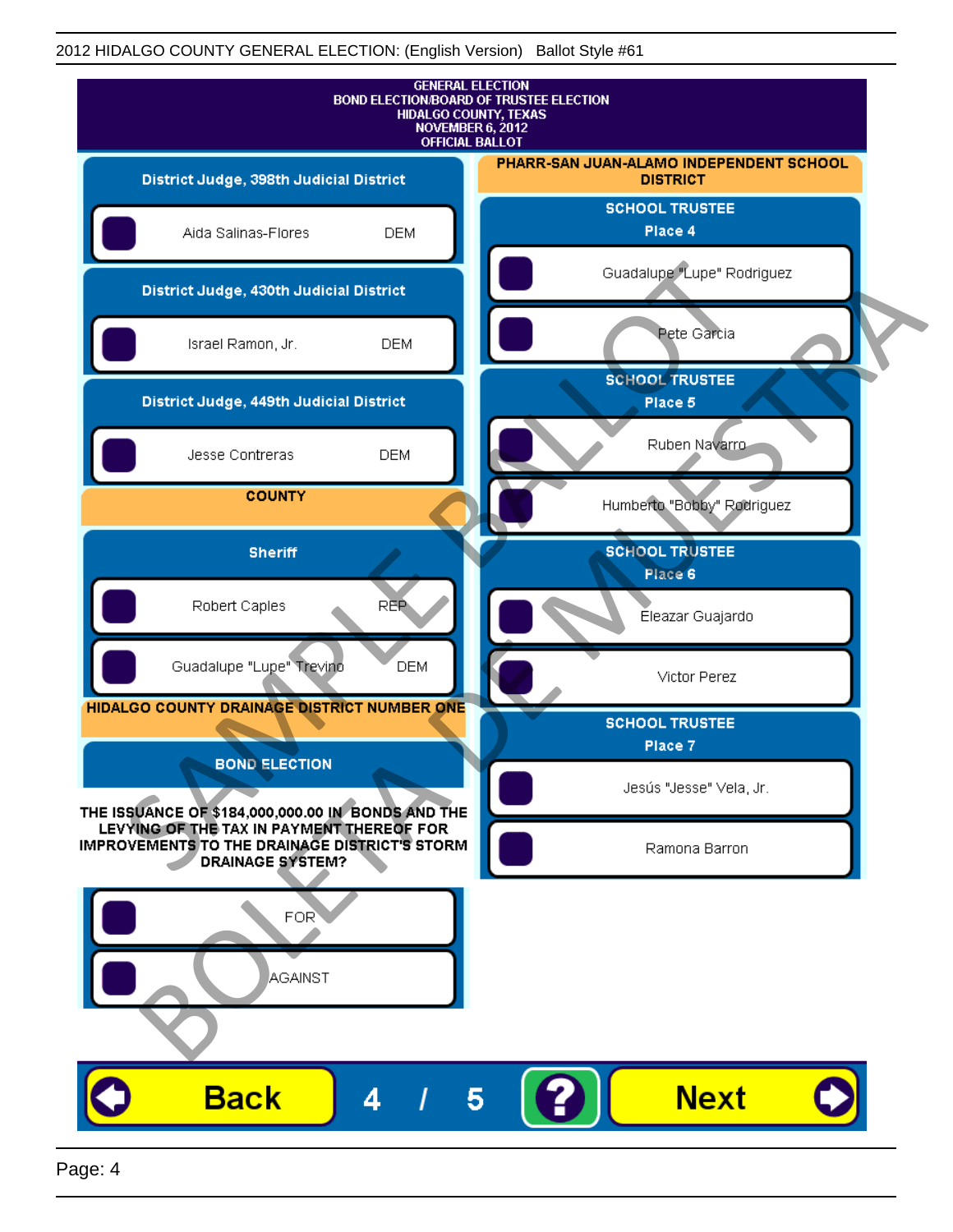# **GENERAL ELECTION** BOND ELECTION/BOARD OF TRUSTEE ELECTION<br>HIDALGO COUNTY, TEXAS<br>NOVEMBER 6, 2012<br>OFFICIAL BALLOT

Review

#### UNOPPOSED CANDIDATES DECLARED ELECTED

Judge, County Court at Law No. 7 Sergio Valdez (DEM)

County Tax Assessor-Collector

Fall Paul Visitera, Precinct No. 1<br>
County Commissioner, Precinct No. 1<br>
SAC. Cutellar JF: (DEM)<br>
County Commissioner, Precinct No. 2<br>
Ulattice of the Peace, Precinct No. 2 Place 1<br>
Counter M. "Bobby" Contrers (DEM)<br>
Ulatt County Commissioner, Precinct No. 1<br>
Accounts: A County Commissioner, Precinct No. 3<br>
Use of the Peace, Precinct No. 1<br>
Siste of the Peace, Precinct No. 1<br>
There is a control of the County Commission (DEM)<br>
There is a cont

**Back** 

5

5

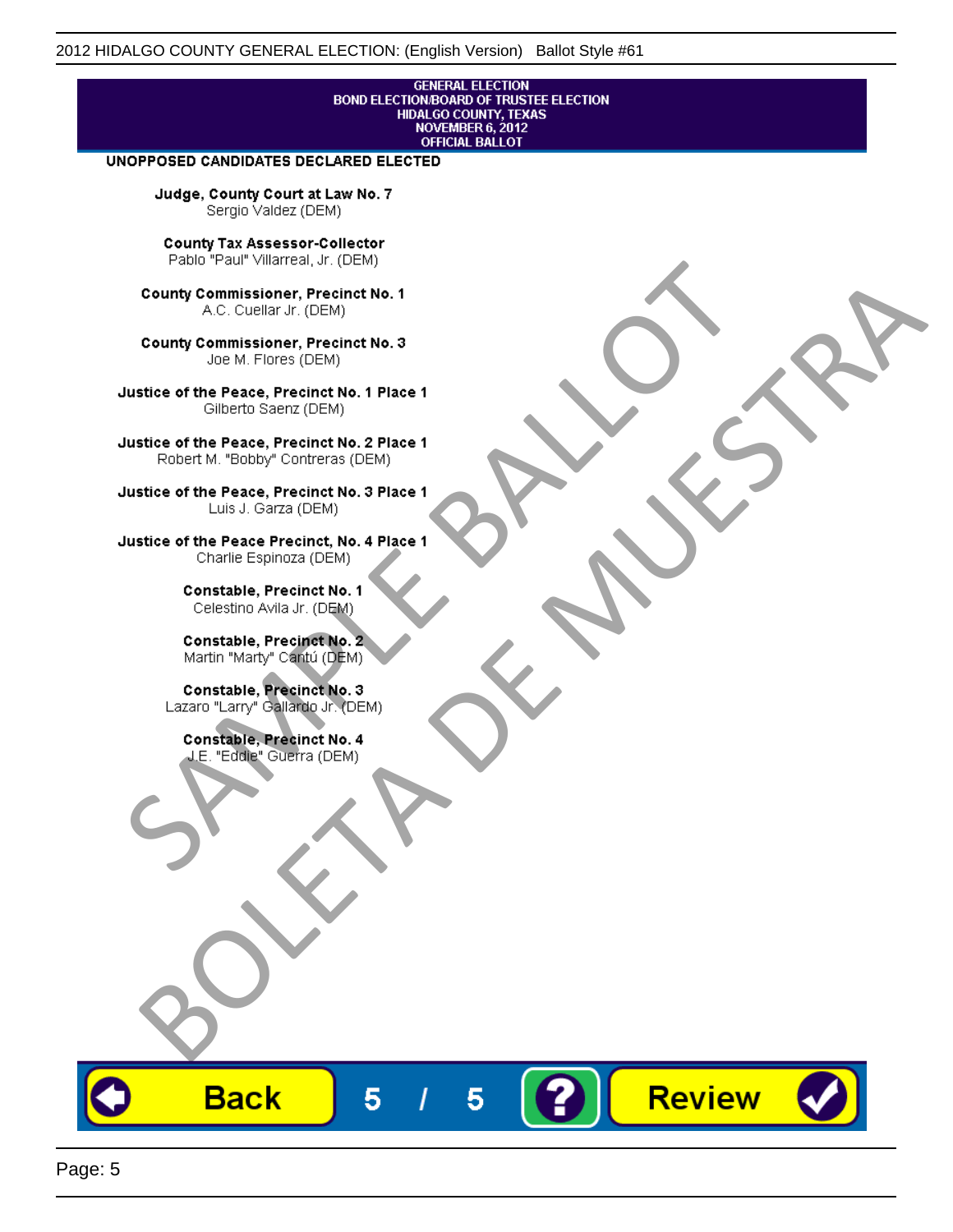## **Summary Ballot Instructions**

Press the candidate name or contest title to return to a contest.

Vote button will light up when

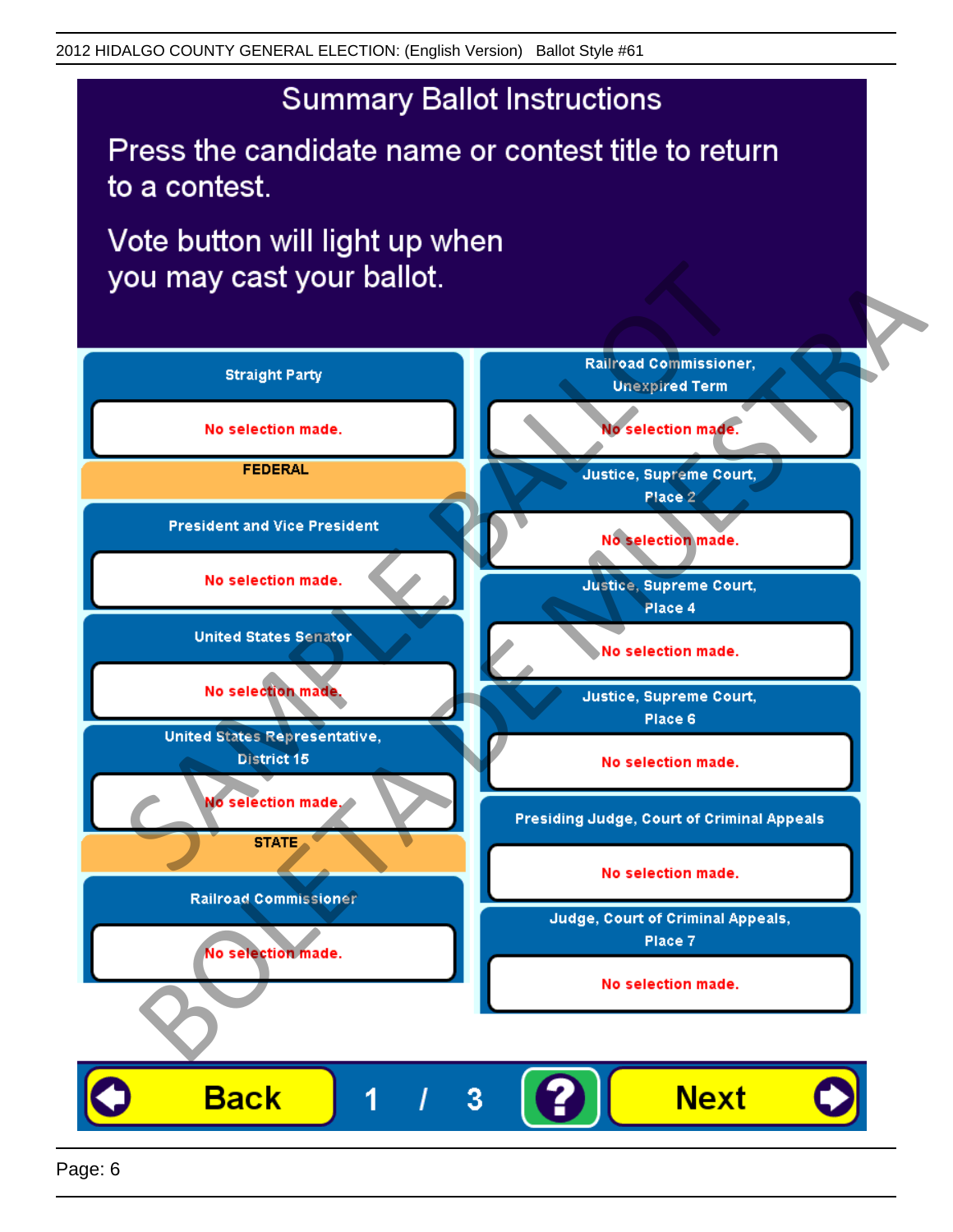## **Summary Ballot Instructions**

Press the candidate name or contest title to return to a contest.

Vote button will light up when



Page: 7